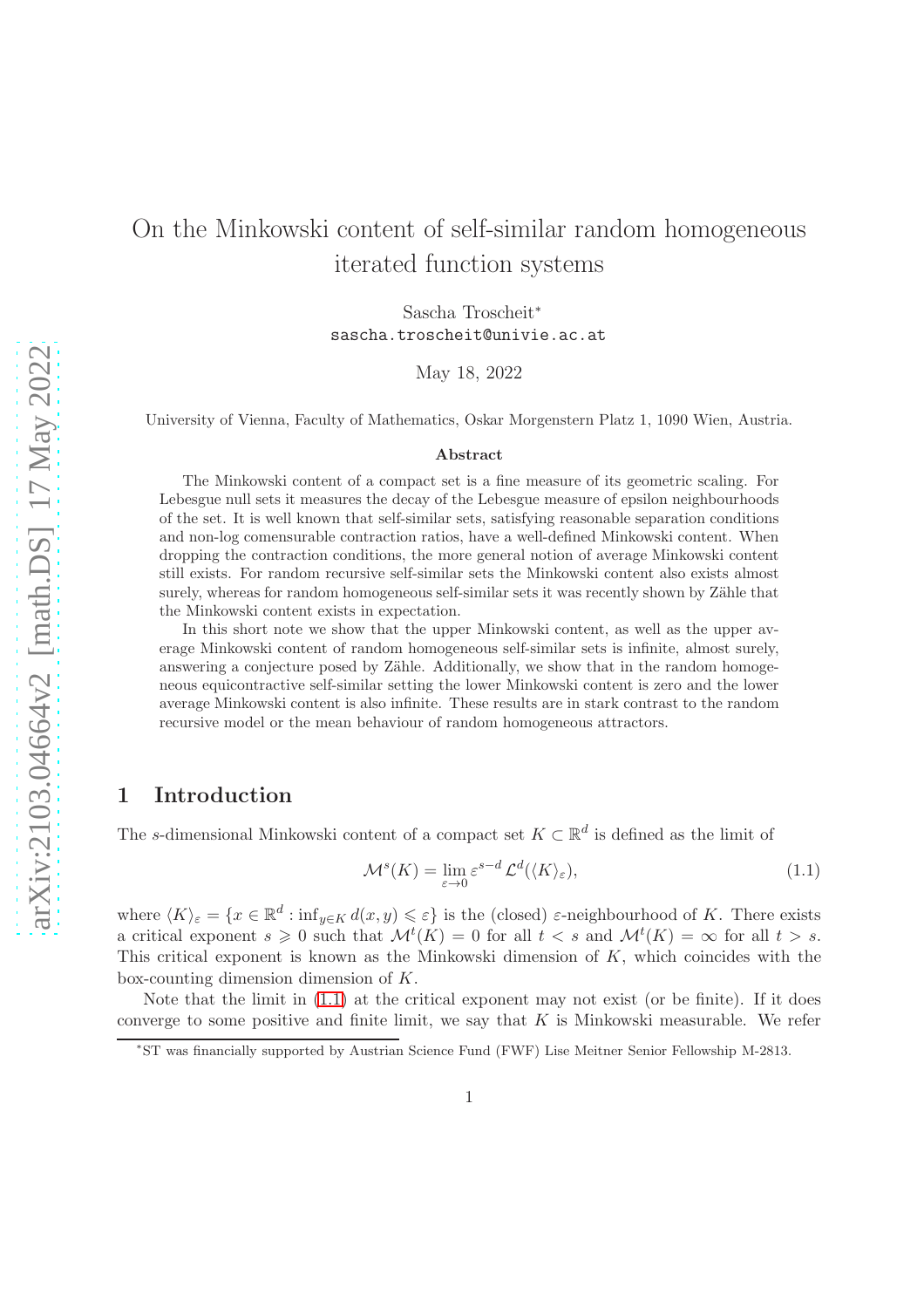to the upper and lower Minkowski content by  $\overline{\mathcal{M}}^s$  and  $\underline{\mathcal{M}}^s$ , where the limit in [\(1.1\)](#page-0-0) is replaced with the upper and lower limit, respectively. When  $K$  is Minkowski measurable, we necessarily have  $\mathcal{M}^s(\tilde{K}) = \overline{\mathcal{M}}^s(K) = \underline{\mathcal{M}}^s(K) \in (0,\infty)$ . For more background on the Minkowski content and its relation to Zeta functions, see [\[11\]](#page-14-0).

Self-similar sets. Self-similar sets are compact sets that are invariant under a finite collection of contracting similarities  $f_1, \ldots, f_n$ . That is, for maps satisfying  $|f_i(x) - f_i(y)| = r_i |x - y|$  for all  $x, y \in \mathbb{R}^d$ , the associated self-similar set F is the unique non-empty compact set that satisfies

$$
F = \bigcup_{i=1}^{n} f_i(F).
$$

These self-similar sets are the quintessential fractal sets that are widely studied, especially under mild overlapping assumptions that limit the overlaps  $f_i(F) \cap f_i(F)$ . We refer the reader to [\[5\]](#page-14-1) and [\[6\]](#page-14-2) for an overview of dimension theoretic properties.

Under a separation condition, Falconer [\[4\]](#page-14-3) showed that self-similar sets are Minkowski measurable if not all their contraction ratios are log commensurable, that is if  $\{-\log r_1, \ldots, -\log r_n\}$ is not an arithmetic set. If the contraction ratios are log commensurable, there exists a nontrivial periodic function g, such that  $|\varepsilon^{s-d} \mathcal{L}^s(\langle F \rangle_{\varepsilon}) - g(-\log \varepsilon)| \to 0$ . These results were expanded upon by Gatzouras [\[7\]](#page-14-4) who relaxed the separation conditions, as well as Winter [\[18\]](#page-14-5) who considered higher order curvatures.

In the arithmetic case the non-triviality of the periodic function implies that the Minkowski content does not exist. However, the behaviour of  $\varepsilon^{s-d} \mathcal{L}^d(\langle F \rangle_{\varepsilon})$  is still very regular. The consolidation of these behaviours motivates the definition of a slightly weaker definition of content, the average Minkowski content.

The average Minkowski content. The average Minkowski content of a compact set  $K$  is given by

<span id="page-1-0"></span>
$$
\mathfrak{M}(K) = \lim_{\delta \to 0} \frac{1}{|\log \delta|} \int_{\delta}^{1} \varepsilon^{s-d} \mathcal{L}^{d}(\langle K \rangle_{\varepsilon}) \frac{1}{\varepsilon} d\varepsilon.
$$
 (1.2)

The average Minkowski content is, unsurprisingly, an averaging over the Lebesgue measure decay, that still preserves the critical exponent of a set. Should the small scale behaviour be periodic, as it is the case for some self-similar sets, the average Minkowski content still exists. As with the Minkowski content, we write  $\mathfrak{M}$  and  $\overline{\mathfrak{M}}$  for the upper and lower average Minkowski content, obtained by taking the upper and lower limit in [\(1.2\)](#page-1-0), respectively.

Random attractors and results. It is a general observation that introducing randomness can homogenise local structures. This is especially visible in stochastically self-similar sets, first considered in [\[3,](#page-14-6) [8,](#page-14-7) [13\]](#page-14-8). These sets satisfy a similar invariance to deterministic self-similar sets given by

$$
F=_d \bigcup f_i(F)
$$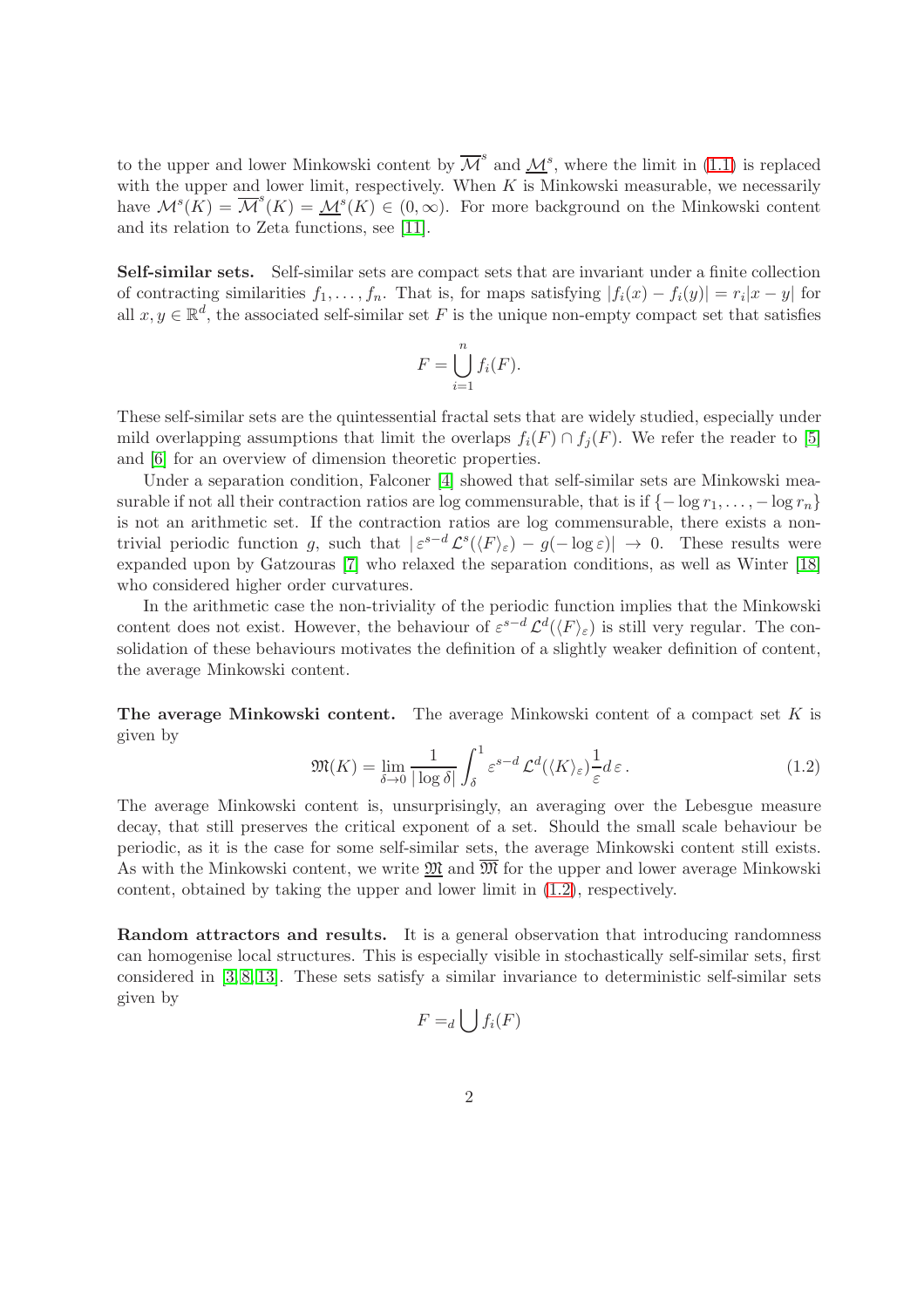where the equality holds in distribution, and the sets as well as the maps are independent. These sets are generally well-behaved, have positive and finite Hausdorff measure for an appropriate gauge function [\[9\]](#page-14-9) and are almost surely Minkowski measurable [\[7\]](#page-14-4). We will refer to this model of randomness as the random recursive model.

Another important model of stochastic self-similarity is that of random homogeneous sets, also known as 1-variable sets (named after the more general notion of  $V$ -variable sets [\[1\]](#page-13-0)). In this model, at every iteration step only one family of functions is chosen (independently of other levels) and applied to every subset. This introduces geometric dependencies and was shown to behave rather differently to the random recursive model. In particular, the almost sure behaviour is determined by a "geometric expectation" ( $\exp\mathbb{E}(\log(.))$ ) as opposed to the "arithmetic expectation" (E) for random recursive sets. The Hausdorff and Minkowski dimension of random homogeneous attractors are in general strictly smaller than their random recursive analogue [\[12,](#page-14-10) [15,](#page-14-11) [16\]](#page-14-12) and there is no gauge function that gives positive and finite Hausdorff measure for random homogeneous sets  $[17]$ . In  $[21]$ , Zähle showed that the Minkowski content exists in expectation under a non-arithmetic condition. Zähle also showed that the average Minkowski content exists in expectation without this condition. We point out that these values are achieved not at the almost sure Minkowski dimension of the attractor, but rather at the dimension that corresponds to the random recursive model and the average behaviour. Zähle conjectured that the almost sure Minkowski content does not exist for random homogeneous self-similar sets and in this article we show that this is indeed the case. For related work, see also Zähle  $[20]$  and Rataj, Winter, and Zähle  $[14]$ .

In particular we show, under mild separation arguments, but no assumptions on the nonarithmetic nature of the contractions, that the upper Minkowski and average Minkowski content of random homogeneous self-similar sets is infinite. In the special case where the random functions are equicontractive at each construction level, we additionally show that the lower Minkowski content is zero and that the lower average Minkowski content is infinite.

## 2 Definitions and Results

#### 2.1 Notation

Let  $S_d$  be the set of contracting similarities  $f : \mathbb{R}^d \to \mathbb{R}^d$  that map the closed unit ball  $K =$  $B(0, 1)$  into itself  $(f(K) \subseteq K)$  and have contraction ratio uniformly bounded away from 0 and 1. We write  $r_{\min} > 0$  and  $r_{\max} < 1$  for these uniform bounds. Equip  $S_d$  with the topology of pointwise convergence and write  $\mathcal{B}_d$  for its Borel  $\sigma$ -algebra. Let  $\Lambda = \bigcup_{k=1}^{\infty} S_d^k$  and let  $\mathcal{B}_d^* = \{B \subset \Lambda\}$  $\Lambda: B \cap S_d^k \in (\mathcal{B}_d)^k, \forall k \in \mathbb{N} \}$  be the natural  $\sigma$ -algebra on  $\Lambda$ . Let  $\mathbb{P}_1$  be a probability measure on  $(\Lambda, \mathcal{B}_d^*).$ 

The product space  $(\Omega, \mathcal{B}, \mathbb{P}) = (\Lambda, \mathcal{B}_d^*, \mathbb{P}_1)^{\mathbb{N}}$  where each realisation

$$
\Omega \ni \omega = (\omega_1, \omega_2, \dots) = ((f_{\omega_1}^1, f_{\omega_1}^2, ..., f_{\omega_1}^{N_{\omega_1}}), (f_{\omega_2}^1, ..., f_{\omega_2}^{N_{\omega_2}}), \dots)
$$

is a sequence of  $N_{\omega_i}$  many similarities denoted by  $f_{\omega_i}^j$  for  $j \in \{1, \ldots, N_{\omega_i}\}$ . We call  $(\Omega, \mathcal{B}, \mathbb{P})$  a random iterated function system (RIFS). For convenience we will write  $\Sigma_{\lambda} = \{1, \ldots, N_{\lambda}\}\$  and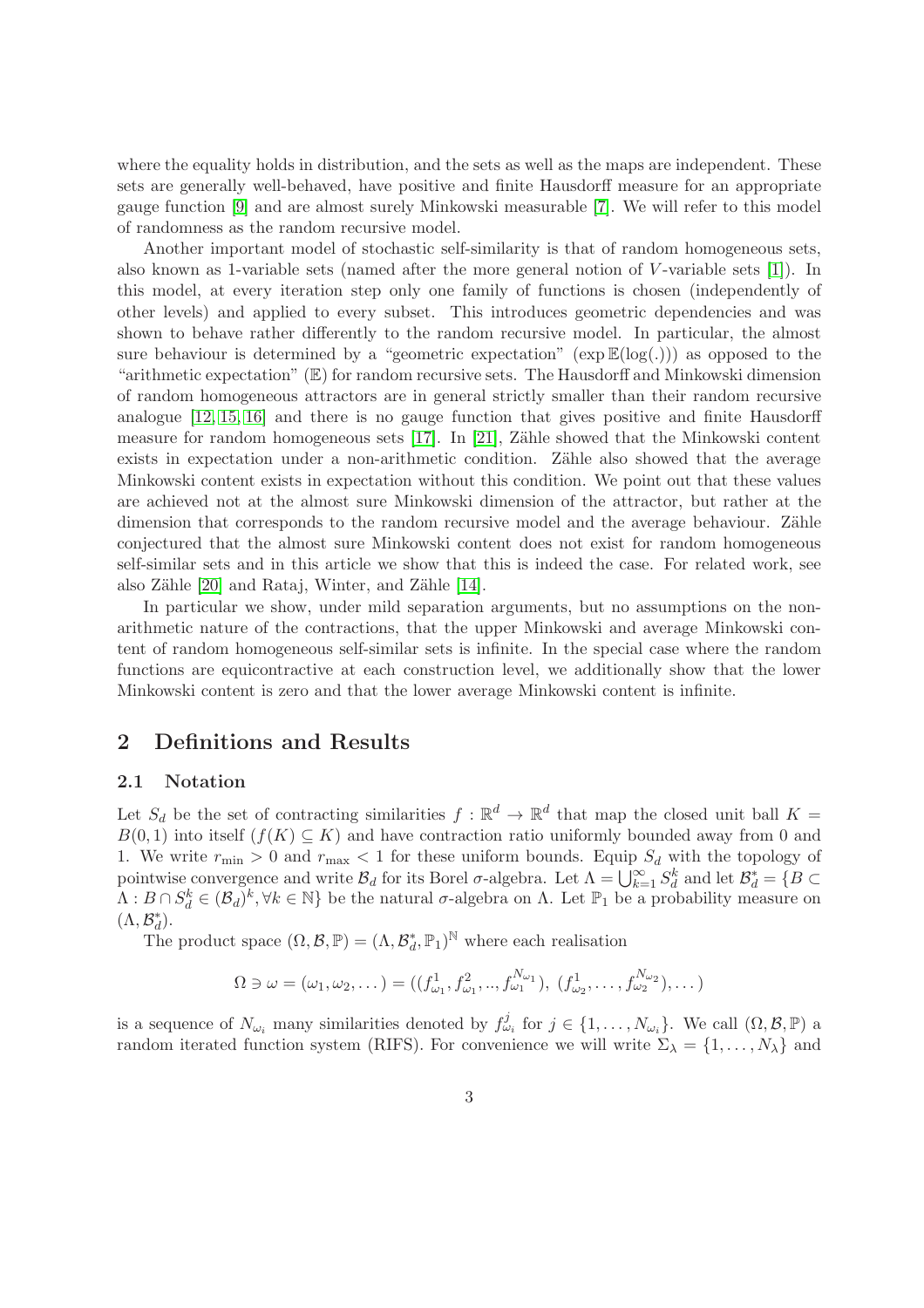$\Sigma(\omega) = \Sigma_{\omega_1} \times \Sigma_{\omega_2} \times \ldots$  to refer to the indices of the maps in  $\lambda \in \Lambda$  and their infinite codings. For  $v \in \Sigma_{\lambda}$ , we write  $r_{\lambda}^v$  for the contraction ratio of  $f_{\lambda}^v$ , i.e.  $|f_{\lambda}^v(x) - f_{\lambda}^v(y)| = r_{\lambda}^v |x - y|$  for all  $x, y \in \mathbb{R}^d$ .

To define the homogeneous random attractor  $F_{\omega}$  we define the projection  $\pi : \Omega \times \Sigma(\omega) \to \mathbb{R}^d$ , given by

$$
\pi((\omega,v)) = \lim_{n \to \infty} f_{\omega}^{v|_n}(0) = \lim_{n \to \infty} f_{\omega_1}^{v_1} \circ \cdots \circ f_{\omega_n}^{v_n}(0).
$$

Since all  $f_{\lambda}^{w}$  are strict contractions on a compact set, the limit is well-defined. The attractor  $F_{\omega}$ is then given by the projection of all words

$$
F_{\omega} = \bigcup_{v \in \Sigma(\omega)} \pi((\omega, v)).
$$

Choosing  $\omega$  with law P, gives rise to the random attractor  $F_{\omega}$ .

It helps to think of the set being constructed as a lim sup set of covers of increasing levels. We set

$$
F_{\omega}^n = \bigcup_{v \in \Sigma(\omega)} f_{\omega}^{v|_n}(K) = \bigcup_{v \in \Sigma(\omega)} f_{\omega_1}^{v_1} \circ \cdots \circ f_{\omega_n}^{v_n}(K)
$$

Then  $F_{\omega} \subseteq F_{\omega}^n$  for all  $n \in \mathbb{N}$  since  $f_{\lambda}^j$  $\chi(\mathcal{X}) \subseteq K$ . Further,  $d_H(F_\omega, F_\omega^n) \to 0$  as  $n \to \infty$ , where  $d_H$ is the Hausdorff distance. This gives the alternative definition

$$
F_{\omega} = \lim_{n \to \infty} F_{\omega}^{n} = \bigcap_{n \in \mathbb{N}} F_{\omega}^{n} = \lim_{n \to \infty} \bigcap_{i=n}^{\infty} \bigcup_{v \in \Sigma(\omega)} f_{\omega}^{v|n}(K).
$$

To study its Minkowski content, we make the following assumption on how images for distinct words are separated.

Definition 2.1. We say that a RIFS  $(\Omega, \mathcal{B}, \mathbb{P})$  satisfies the uniform cylinder separation condition if there exist  $\gamma > 0$  and  $x_0 \in \mathbb{R}^d$  such that for  $\mathbb{P}\text{-almost all } \omega \in \Omega$  and for all  $v, w \in \Sigma(\omega), n, m \in \mathbb{N},$ 

$$
|f_{\omega}^{v|_n}(x_0) - f_{\omega}^{w|_m}(x_0)| \geq \gamma \min \{r_{\omega_1}^{v_1} \dots r_{\omega_n}^{v_n}, r_{\omega_1}^{w_1} \dots r_{\omega_m}^{w_m}\}
$$

whenever  $v|_n \neq w|_m$ .

Several common separation conditions such as the uniform strong separation condition as well as the uniform open set condition satisfy this condition.

As a further assumption, we need to ensure that the random iterated function is indeed "random".

**Definition 2.2.** We say that an RIFS  $(\Omega, \mathcal{B}, \mathbb{P})$  is **almost deterministic** if there exists  $s \in \mathbb{R}$ such that

$$
\mathbb{P}_1\left\{\lambda \in \Lambda : \sum_{i=1}^{N_{\lambda}} (r_{\lambda}^i)^s = 1\right\} = 1
$$

Conversely, an RIFS is not almost deterministic if there exists no such  $s \in \mathbb{R}$ .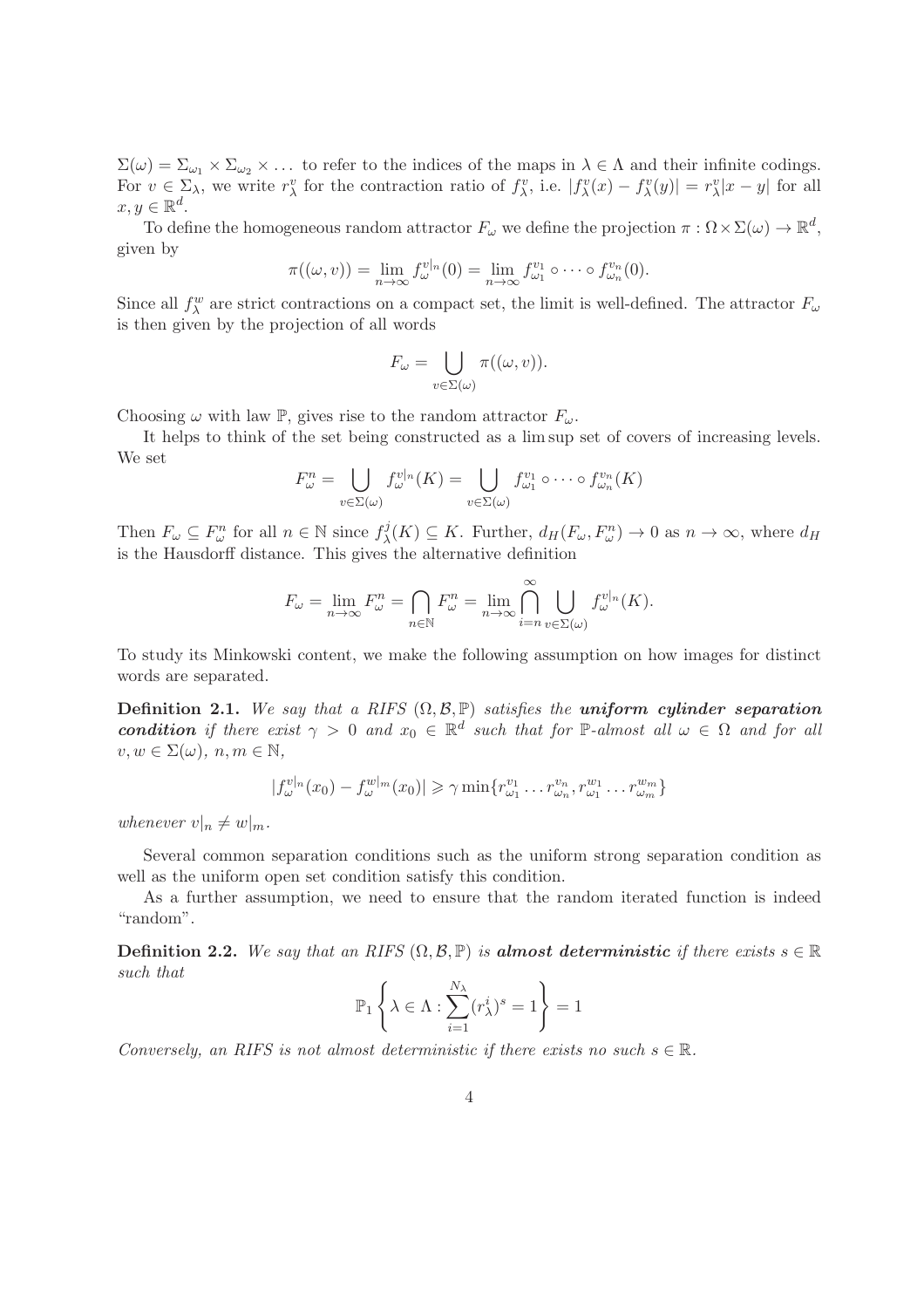Therefore, assuming that our RIFS is not almost deterministic means we get a bona-fide random set where coverings are (almost surely) not geometrically similar. To avoid trivial singleton attractors, and to simplify calculations we will also make the assumption that

<span id="page-4-0"></span>
$$
2 \leqslant \underset{\lambda \sim \mathbb{P}_1}{\text{ess sup}} N_{\lambda} < \infty. \tag{2.1}
$$

Note also that the almost sure Minkowski dimension exists and coincides with the Hausdorff dimension of the random attractor, see [\[16\]](#page-14-12).

Our main result for general self-similar random iterated function systems is

<span id="page-4-1"></span>**Theorem 2.3.** Let  $F_{\omega}$  be the attractor of the self-similar random iterated function system  $(\Omega, \mathcal{B}, \mathbb{P})$ . Write s for its almost sure Minkowski dimension. Assume that the RIFS satisfies the uniform cylinder separation condition, is not almost deterministic, and satisfies [\(2.1\)](#page-4-0). Then, almost surely,

$$
\limsup_{\varepsilon \to 0} \varepsilon^{s-d} \mathcal{L}^d(\langle F_\omega \rangle_\varepsilon) = \infty
$$

and

$$
\limsup_{\delta \to 0} \frac{1}{|\log \delta|} \int_{\delta}^{1} \varepsilon^{s-d} \mathcal{L}^{d}(\langle F_{\omega} \rangle_{\varepsilon}) \frac{1}{\varepsilon} d\varepsilon = \infty.
$$

In particular, the attractor  $F_{\omega}$  is almost surely not Minkowski measurable and does not have finite average Minkowski content.

If we further restrict the random iterated function system to be equicontractive for every  $\lambda \in \Lambda$ , we can say more on the Minkowski content and average Minkowski content.

<span id="page-4-2"></span>**Theorem 2.4.** Let  $F_{\omega}$  be the attractor of the self-similar random iterated function system  $(\Omega, \mathcal{B}, \mathbb{P})$ . Write s for its almost sure Minkowski dimension. Assume that the RIFS satisfies the uniform cylinder separation condition, is not almost deterministic, and satisfies [\(2.1\)](#page-4-0). Assume further that for  $\mathbb{P}_1$ -almost all  $\lambda \in \Lambda$  there exists  $r_\lambda$  such that  $r_\lambda^i = r_\lambda$  for all  $1 \leq i \leq N_\lambda$ . Then, almost surely,

$$
\liminf_{\varepsilon \to 0} \varepsilon^{s-d} \mathcal{L}^d(\langle F_\omega \rangle_\varepsilon) = 0
$$

and

$$
\liminf_{\delta \to 0} \frac{1}{|\log \delta|} \int_{\delta}^{1} \varepsilon^{s-d} \mathcal{L}^{d}(\langle F_{\omega} \rangle_{\varepsilon}) \frac{1}{\varepsilon} d\varepsilon = \infty.
$$

In particular, the upper and lower Minkowski content are as divergent as possible  $0 = M^s(F_\omega)$  $\overline{\mathcal{M}}^s(F_\omega) = \infty$  whereas the average Minkowski content is infinite,  $\mathfrak{M}^s(F_\omega) = \infty$ , almost surely.

Note that this is in stark contrast to the random recursive model where, almost surely, the stochastically self-similar set is Minkowski measurable, [\[7\]](#page-14-4). Note also that this shows that the almost surely behaviour is drastically different to the mean behaviour, as analysed by Zähle [\[21\]](#page-15-0).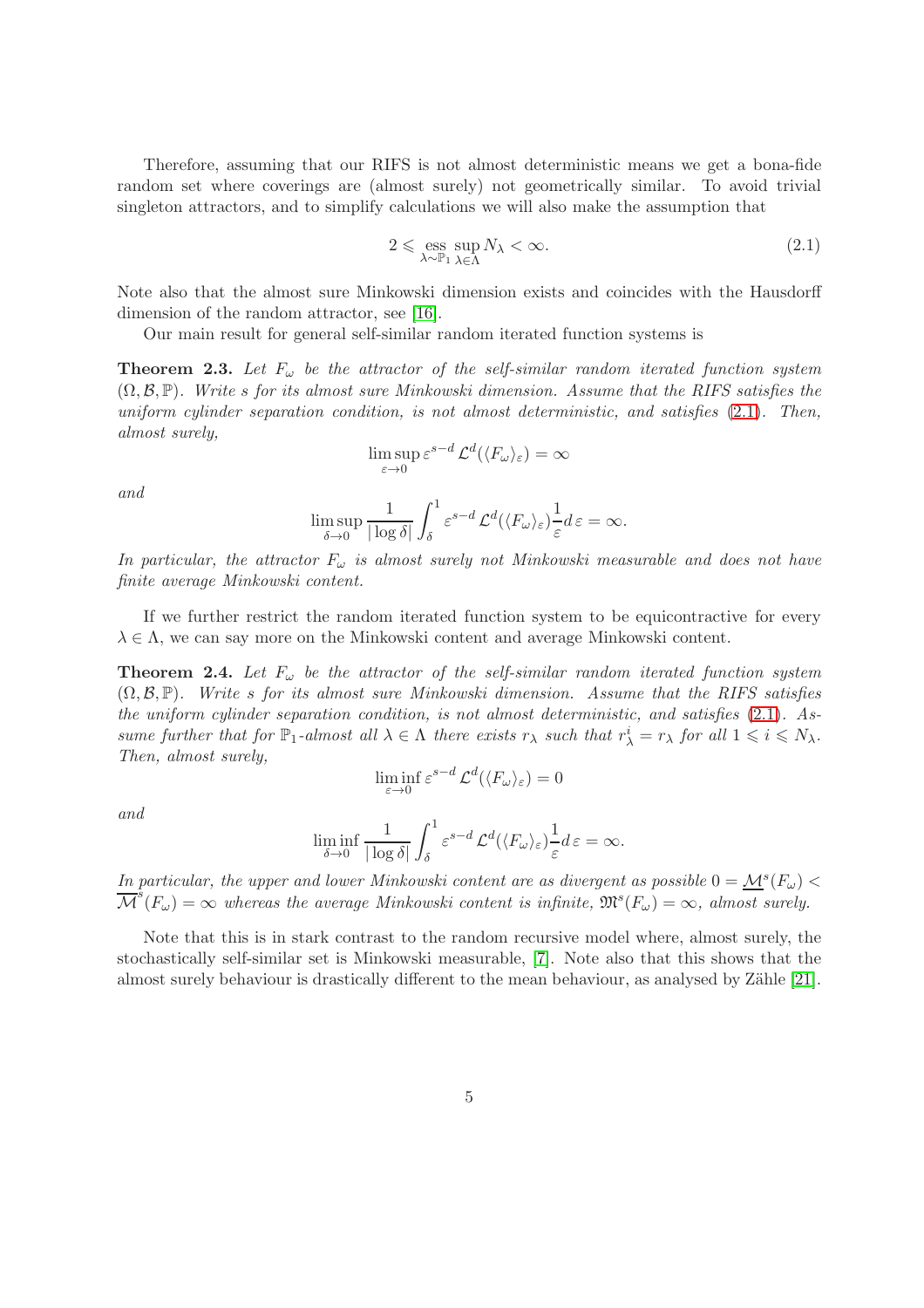V-variable sets and random set with a neck structure. Random homogeneous iterated function systems are a special case of the more general set up of V-variable attractors, proposed by Barnsley et al. [\[1\]](#page-13-0). This in turn can be generalised to code trees with a neck structure, see e.g. [\[10\]](#page-14-15). The defining feature of these is a relaxing of the condition that all subtrees at a level have to be identical, as is the case for random homogeneous (or 1-variable) attractors. V -variable fractals are conditioned to have at most V different subtrees at every construction level, whereas code trees with necks are those attractors where there are infinitely many levels (the necks) where all subtrees are identical.

It is this recurrent structure that was used in [\[17\]](#page-14-13) to show that the Hausdorff measure cannot be positive and finite, regardless of gauge functions. It appears as though there are no barriers to extending our observations to V -variable attractors and code trees with necks, meaning that they, too, have infinite upper Minkowski and upper average Minkowski content.

## 3 Proofs

Recall that the Hausdorff and Minkowski dimensions of homogeneous random self-similar sets coincide, see e.g.  $[12, 16]$  $[12, 16]$ . In particular, the dimension is given by the unique s for which

$$
\mathbb{E}_{\mathbb{P}_1}\left(\log \sum_{i=1}^{N_{\lambda}} (r_{\lambda}^i)^s\right) := \int_{\Lambda} \log \sum_{i=1}^{N_{\lambda}} (r_{\lambda}^i)^s \ d\mathbb{P}_1(\lambda) = 0.
$$

If the random iterated function system is not almost deterministic, the logarithm of the Hutchinson sum is a random variable with mean 0 but there exists positive probability that it is not equal to 0, i.e. it has positive variance. To show that it also has finite variance consider

$$
\mathbb{E}_{\mathbb{P}_1}\left(\left(\log \sum_{v=1}^{N_{\lambda}} (r_{\omega_1}^v)^s\right)^2\right) \leq \max\left\{(\log r_{\min}^s)^2, (\log (Nr_{\max}^s))^2\right\} < \infty.
$$

Recall the Lyapunov Central Limit Theorem (CLT) and the law of the iterated logarithm.

**Theorem 3.1** (Lyapunov Central Limit Theorem). Let  $X_n$  be a sequence of square integrable random variables with mean  $m_n$  and variance  $v_n > 0$ . Assume that there exists  $\delta > 0$  such that

$$
\lim_{n \to \infty} \left( \sqrt{\sum_{i=1}^n v_i} \right)^{-(2+\delta)} \cdot \sum_{i=1}^n \mathbb{E}(|X_i - m_i|^{2+\delta}) = 0.
$$

Then,

$$
\frac{1}{\sqrt{\sum_{i=1}^{n} v_n}} \sum_{i=1}^{n} (X_i - m_i)
$$

converges in distribution to the normal distribution with mean 0 and variance 1.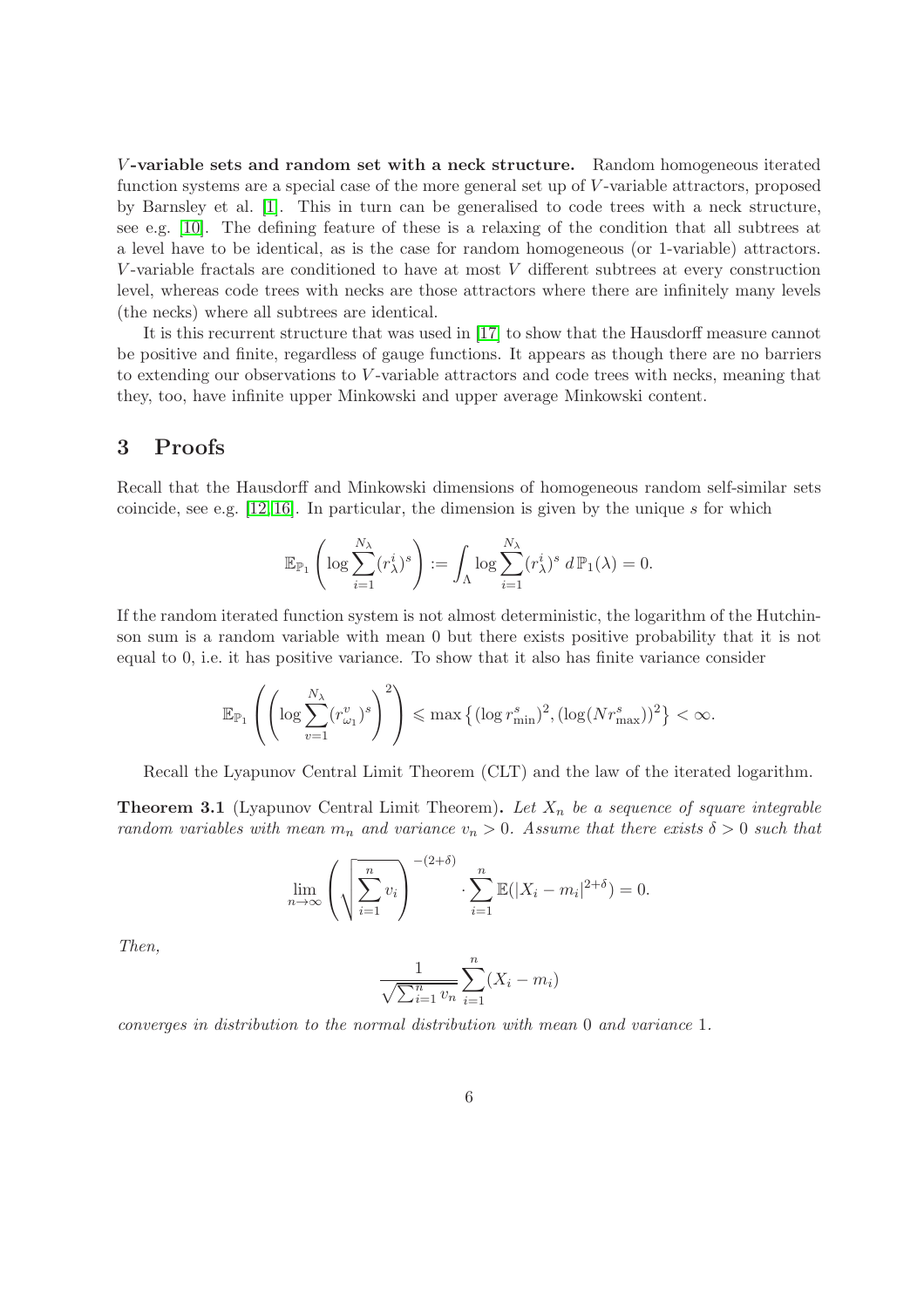For a proof and detailed discussion see, for example, [\[2,](#page-14-16) §28]. Note that the theorem above makes the assumption that the variance is positive for all  $n$ . This can without loss of generality be relaxed to  $v_n = 0$  for some n, so long as  $\sum v_n \to \infty$ . This is because if  $\nu_n = 0$  then  $X_n - m_n = 0$  almost surely.

We will also need the law of the iterated logarithm (LIL).

**Theorem 3.2** (Wittmann Law of the Iterated Logarithm [\[19\]](#page-15-2)). Let  $X_n$  be a sequence of square integrable random variables with mean  $m_n$  and variance  $v_n > 0$ . Assume that the sequence satisfies

$$
\sum_{i=1}^{\infty} \frac{\mathbb{E}(|X_i|^p)}{(2s_n \log \log s_n)^{p/2}} < \infty
$$

for some  $2 < p \leqslant 3$ , where  $s_n = \sum_{i=1}^n v_i$ . Assume further that  $s_n \to \infty$  and  $\limsup_{n \to \infty} s_{n+1}/s_n < \infty$  $\infty$ . Then,

$$
\limsup_{n \to \infty} \frac{\sum_{i=1}^{n} X_i}{\sqrt{2s_n \log \log s_n}} = 1
$$

and

$$
\liminf_{n \to \infty} \frac{\sum_{i=1}^{n} X_i}{\sqrt{2s_n \log \log s_n}} = -1.
$$

Again, we may let  $v_n = 0$  for some n, given that this does not affect the outcome of the sum. We further note that for low n, the value of  $\log \log n$  is not defined. Since we are only interested in limits, we may assume  $n$  is large enough such that this is well-defined.

We note that any sequence of random variables for which  $X_n$  and  $s_n$  are bounded immediately satisfies the conditions of both theorems.

#### 3.1 Proof of Theorem [2.3](#page-4-1)

To prove the Theorem [2.3,](#page-4-1) we first construct a random measure  $\mu_{\omega}$  on the symbolic space  $\Sigma(\omega)$ . We succinctly write

$$
\mathfrak{S}^s_{\lambda} = \sum_{i=1}^{N_{\lambda}} (r_{\lambda}^i)^s
$$

for the Hutchinson sum and let s be the unique value such that  $\mathbb{E}(\log \mathfrak{S}_{\omega_1}^s) = 0$ . The fact that s > 0 follows directly from the assumptions that  $r_{\lambda}^i \geq r_{\min}$  and  $\mathbb{P}_1(N_{\lambda} \geq 2) > 0$ . The argument is standard and left to the reader.

To every letter  $i \in \Sigma_{\lambda}$  we associate probability  $p_{\lambda}^i = (r_{\lambda}^i)^s / \mathfrak{S}_{\lambda}^s$ . Then

$$
\sum_{i \in \Sigma_{\lambda}} p_{\lambda}^{i} = \sum_{i \in \Sigma_{\lambda}} \frac{(r_{\lambda}^{i})^{s}}{\mathfrak{S}_{\lambda}^{s}} = 1.
$$

Hence, the measure induced by setting  $\mu_\omega([v]_n] = \prod_{i=1}^n p_{\omega_i}^{v_i}$  for cylinder  $[v]_n = \{w \in \Sigma(\omega) :$  $(\forall 1 \leq i \leq n) w_i = v_i$  is a bona fide probability measure on  $\Sigma(\omega)$ .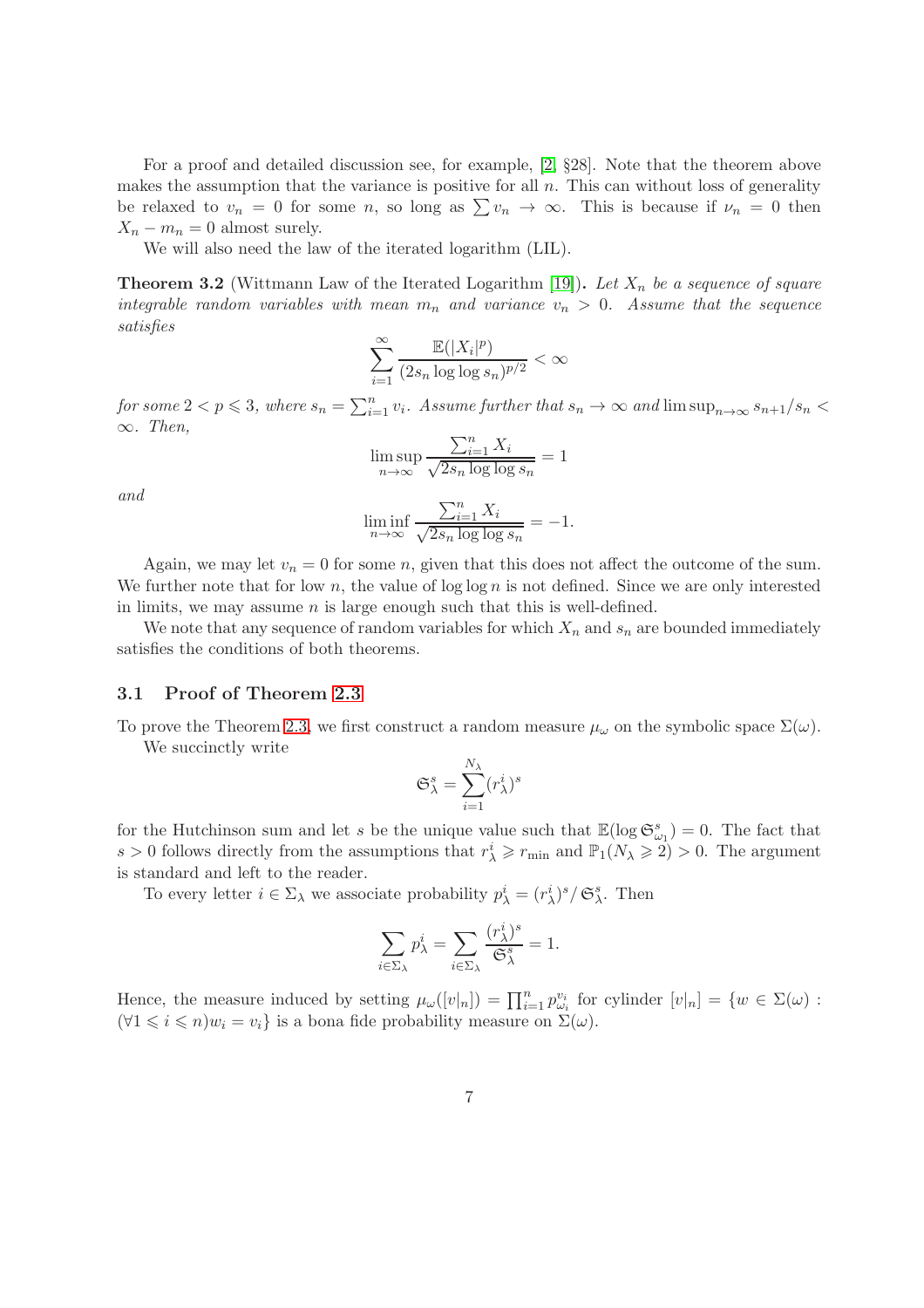Write

$$
\overline{r}_{\lambda} = \exp \sum_{i=1}^{N_{\lambda}} p_{\lambda}^{i} \log r_{\lambda}^{i}
$$

and

$$
v_{\lambda} = \sum_{i=1}^{N_{\lambda}} p_{\lambda}^{i} (\log r_{\lambda}^{i} - \log \overline{r}_{\lambda})^{2}.
$$

The quantity  $\overline{r}_{\lambda}$  is the geometric mean of the contraction rates with respect to choosing letters  $i \in \Sigma_\lambda$  with probabilities  $\{p_\lambda^i\}$ . Observe that  $\log \overline{r}_\lambda$  is the (arithmetic) mean of the logarithms of the contraction rates. The second quantity  $v_{\lambda}$  then denotes the variance of the logarithm of the contraction rate with respect to the same measure on  $\Sigma_{\lambda}$ . Note that  $v_{\lambda}$  may be zero. However, because we are considering systems which are not almost deterministic, there exists positive probability that  $v_{\lambda} > 0$ . This further implies that for generic  $\omega \in \Omega$  the sum  $\sum_{i=1}^{n} v_{\omega_i}$ eventually grows faster than  $\eta$  for some constant  $\eta > 0$ . The boundedness of the contraction ratios further imply

$$
\lim_{k \to \infty} \frac{1}{(\sum_{k=1}^n v_{\omega_i})^3} \sum_{k=1}^n \sum_{i=1}^{N_{\lambda}} p_{\lambda}^i |\log r_{\lambda}^i - \log \overline{r}_{\lambda}|^3 = 0
$$

for generic  $\omega \in \Omega$  and so the sum  $\sum_{k=1}^n \log r_{\omega_k}^{v_n}$  satisfies the Lyapunov Central Limit Theorem with respect to  $\mu_{\omega}$ .

Now write  $M_n$  for the set

$$
M_n = \left\{ v \in \Sigma(\omega) : \prod_{i=1}^n r_{\omega_i}^{v_i} \in \left[ \prod_{i=1}^n \overline{r}_{\omega_i} \cdot e^{-\sqrt{\sum_{i=1}^n v_{\omega_i}}}, \prod_{i=1}^n \overline{r}_{\omega_i} \cdot e^{\sqrt{\sum_{i=1}^n v_{\omega_i}}}\right] \right\}
$$

noting that

$$
M_n = \left\{ v \in \Sigma(\omega) : \frac{\sum_{i=1}^n (\log r_{\omega_i}^{v_i} - \log \overline{r}_{\omega_i})}{\sqrt{\sum_{i=1}^n v_{\omega_i}}} \in [-1,1] \right\}.
$$

By the Lyapunov Central Limit Theorem,

$$
\mu_{\omega}(M_n) \to (2\pi)^{-1/2} \int_{-1}^{1} \exp(-x^2/2) dx =: q \text{ as } n \to \infty.
$$

Hence, for large enough  $n$ , we have

$$
q/2 \leq \mu_{\omega}(M_n) = \sum_{v \in M_n} \mu_{\omega}([v|_n]) = \sum_{v \in M_n} \frac{(r_{\omega_1}^{v_1} \cdots r_{\omega_n}^{v_n})^s}{\mathfrak{S}_{\omega_1}^s \cdots \mathfrak{S}_{\omega_n}^s} \leq \# M_n \frac{(\overline{r}_{\omega_1} \cdots \overline{r}_{\omega_n})^s}{\mathfrak{S}_{\omega_1}^s \cdots \mathfrak{S}_{\omega_n}^s} e^{\sqrt{\sum_{i=1}^n v_{\omega_i}}}
$$

and so

$$
\#M_n \geqslant \frac{q}{2} \frac{\mathfrak{S}_{\omega_1}^s \dots \mathfrak{S}_{\omega_n}^s}{(\overline{r}_{\omega_1} \dots \overline{r}_{\omega_n})^s} \cdot \exp\left[-\left(\sum_{i=1}^n v_{\omega_i}\right)^{1/2}\right]
$$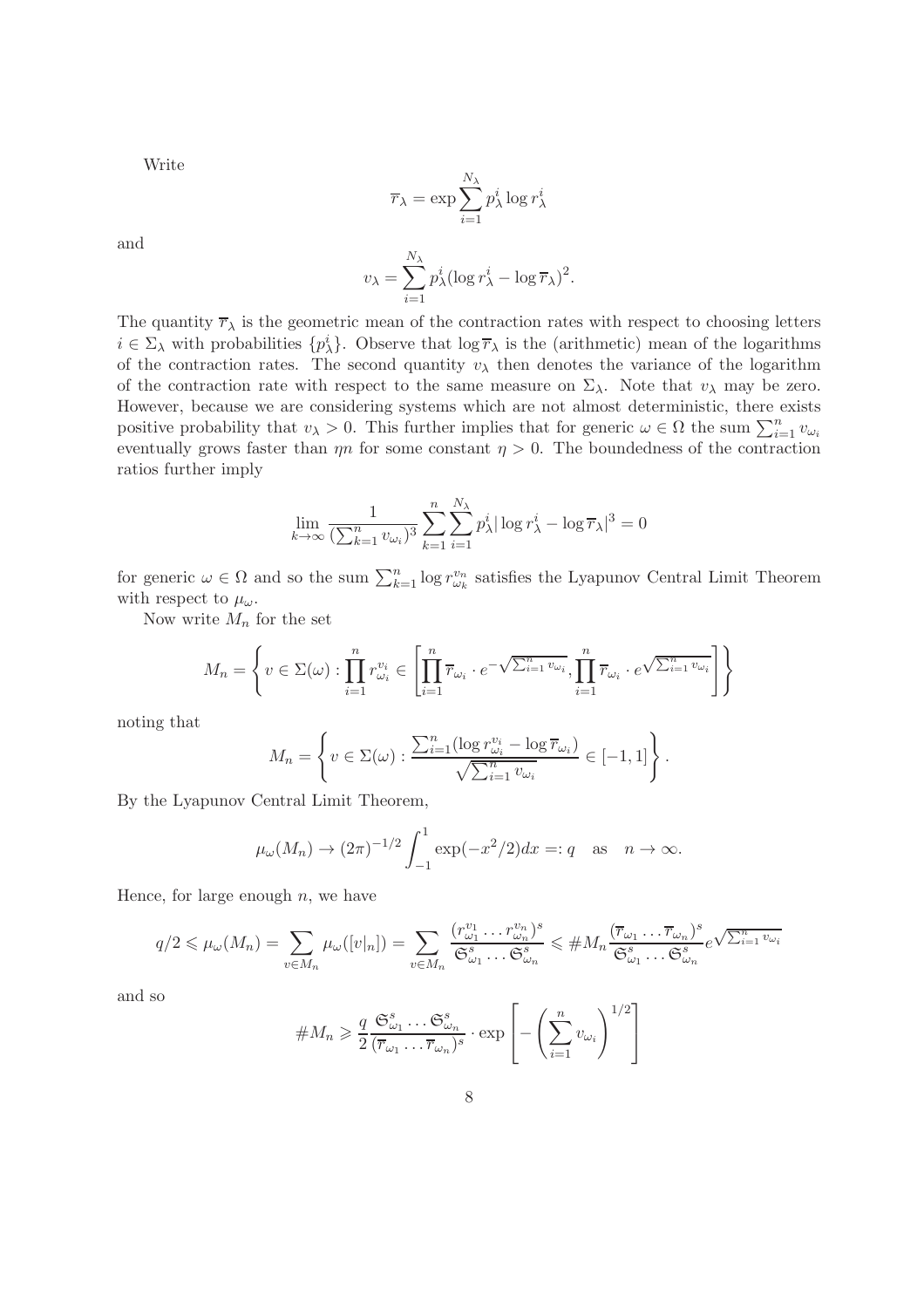Recall that we are considering generic  $\omega \in \Omega$  and that  $\sum_{i=1}^{n} v_{\omega_i} \geqslant \eta n$  for some  $\eta > 0$  and large enough  $n \in \mathbb{N}$ . It is straightforward to show that all assumptions in the law of the iterated logarithm are satisfied for generic  $\omega \in \Omega$ . Thus there exists a constant  $C > 0$  and a sequence of n such that  $\mathfrak{S}_{\omega_n}^s \geqslant \exp(C\sqrt{n \log \log n})$ . As a consequence, there exists a sequence of n such that

$$
\#M_n \geqslant C' \exp\left(C\sqrt{n\log\log n} - \gamma\sqrt{n}\right) (\overline{r}_{\omega_1} \dots \overline{r}_{\omega_n})^{-s}.
$$

We can use the uniform cylinder separation condition to obtain a lower bound on the cardinality of a sufficiently separated set.

<span id="page-8-0"></span>**Lemma 3.3.** Let  $(\Omega, \mathcal{B}, \mathbb{P})$  be a RIFS as in Theorem [2.3.](#page-4-1) Then there exists a constant  $C_d > 0$ such that for P-almost all  $\omega \in \Omega$  the following holds. Let A be a finite collection finite length words that are not prefixes of each other, i.e.

$$
A \subseteq \bigcup_{n=1}^{\infty} \Sigma_{\omega_1} \times \cdots \times \Sigma_{\omega_n} \quad with \ distinct \quad v, w \in A \Rightarrow v|_n \neq w|_n, \ n = \min\{|v|, |w|\}.
$$

Then there exists a  $(\gamma \min_{v \in A} r_w^v)$ -separated set  $F_A \subset F_\omega$  with  $\#F_A \geq C_d \#A$ .

*Proof.* Let A be given and assume that  $\omega \in \Omega$  is generic. We define  $A^*$  by considering descendants of A such that the associated contraction is comparable to the minimal contraction in A. Concretely, writing  $1^k$  for the word  $(1, 1, \ldots, 1)$  of length k and  $\underline{r}_A = \min_{v \in A} r_w^v$ ,

$$
A^* = \{v1^k \in \Sigma_{\omega_1} \times \cdots \times \Sigma_{\omega_{|v|+k}} : v \in A \text{ and}
$$
  

$$
r_{\omega_1}^{v_1} \cdots r_{\omega_{|v|}}^{v_{|v|}} r_{\omega_{|v|+1}}^1 \cdots r_{\omega_{|v|+k+1}}^1 < \underline{r}_A \leqslant r_{\omega_1}^{v_1} \cdots r_{\omega_{|v|}}^{v_{|v|}} r_{\omega_{|v|+1}}^1 \cdots r_{\omega_{|v|+k}}^1\}
$$

We note that since the contractions are similarities, there must exist such  $k \geqslant 0$  for every  $v \in A$ . Further, since elements in A are not prefixes of each other, A∗ must also have this property and  $#A^* = #A$ . Additionally, the bounded contractions imply that the contraction ratios satisfy

$$
\underline{r}_A\leqslant r^w_\omega\leqslant \frac{\underline{r}_A}{r_{\min}}.
$$

for all  $w \in A^*$ .

The uniform cylinder separation condition implies that there exists  $x_0 \in \mathbb{R}^d$  such that

$$
|f_{\omega}^v(x_0) - f_{\omega}^w(x_0)| \ge \gamma \underline{r}_A
$$

where  $n = |v|$  and  $m = |w|$  and  $v, w \in A^*$ . Therefore the balls  $B(f^v_\omega(x_0), \gamma_{\mathbb{Z}_A}/2)$  are pairwise disjoint.

Recall that by assumption  $F_{\omega} \subset K = B(0, 1)$ . Therefore,  $F_{\omega} \subset B(x_0, 1 + |x_0|)$  and for all  $v\in A^*,$ 

$$
F_{\omega} \cap B\left(f_{\omega}^{v}(x_0), \ \frac{\underline{r}_A}{r_{\min}}(1+|x_0|)\right) \neq \varnothing.
$$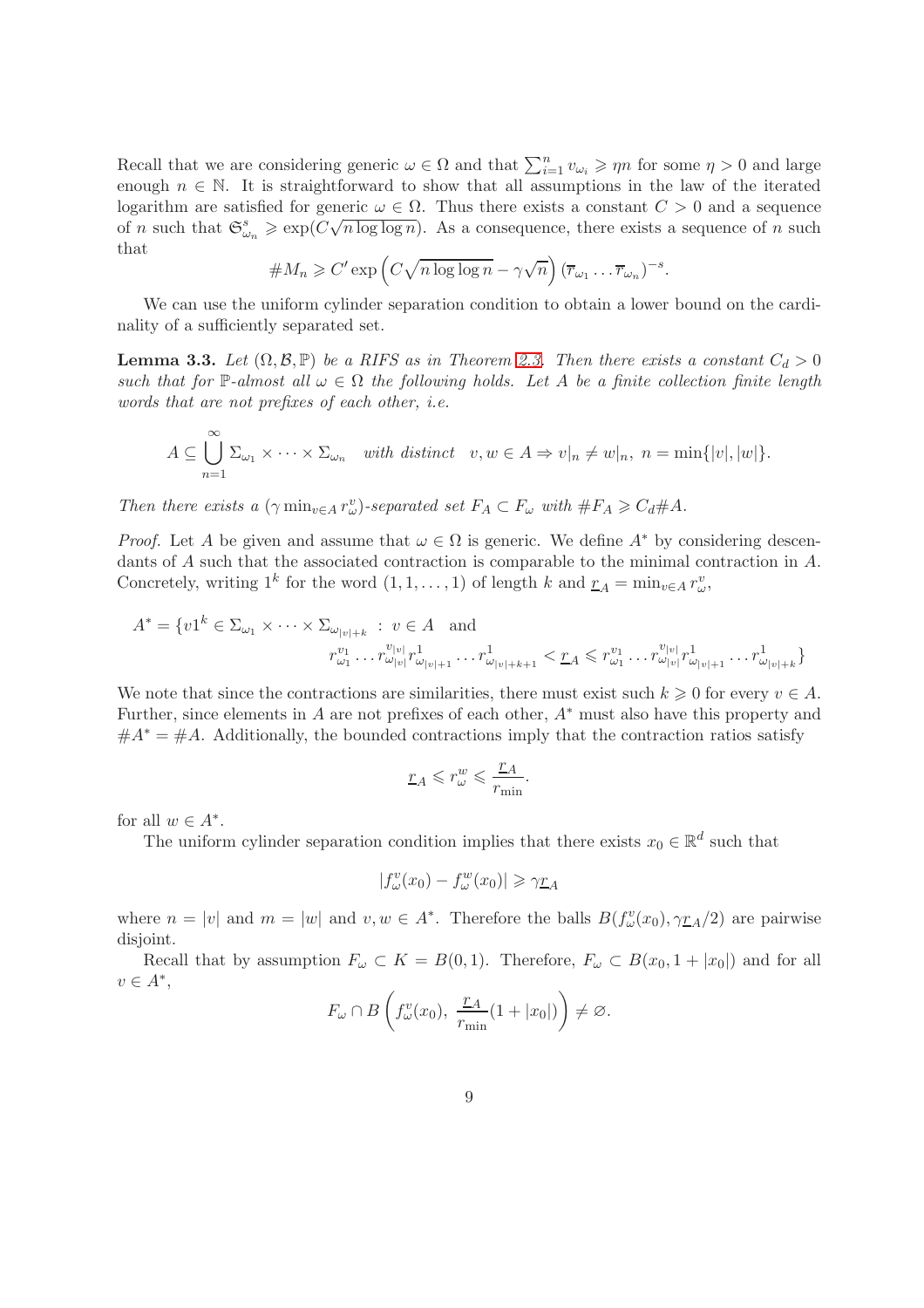We can use a volume argument to obtain an upper bound on how many of those balls may intersect. Let  $A^*(v) = \{w \in A^* : |f^v_\omega(x_0) - f^v_\omega(x_0)| \leq 3(\underline{r}_A/r_{\min})(1+x_0)\}\)$  Then,

$$
V_d \left( 4 \frac{\underline{r}_A}{r_{\min}} (1 + |x_0|) \right)^d = \mathcal{L}^d \left( B \left( f^v_\omega(x_0), 4 \frac{\underline{r}_A}{r_{\min}} (1 + |x_0|) \right) \right)
$$
  
\n
$$
\geq \mathcal{L}^d \left( \bigcup_{w \in A^*(v)} B \left( f^w_\omega(x_0), \gamma \underline{r}_A \right) \right)
$$
  
\n
$$
= \sum_{w \in A^*(v)} \mathcal{L}^d \left( B \left( f^w_\omega(x_0), \gamma \underline{r}_A \right) \right)
$$
  
\n
$$
= \#A^*(v) V_d(\gamma \underline{r}_A)^d
$$

and so

$$
\#A^*(v) \leqslant \left(4\frac{1+|x_0|}{r_{\min}\gamma}\right)^d =: C_0.
$$

Therefore, we conclude that there exists a subset of  $F_{\omega}$  with cardinality  $\#A/C_0$  consisting of points separated by  $(\underline{r}_A/r_{\text{min}})(1+|x_0|) \geq \gamma \underline{r}_A$ , as claimed.  $\Box$ 

By the uniform cylinder separation condition and Lemma [3.3,](#page-8-0) there are at least  $C_0 \# M_n$ many elements in  $F_{\omega}$  that are  $\gamma' \prod_{i=1}^{n} \overline{r}_{\omega_i} \cdot e^{-\sqrt{\sum_{i=1}^{n} v_{\omega_i}}}$  separated, since elements in  $M_n$  are distinct. Hence, setting  $\varepsilon_n = \gamma' \prod_{i=1}^n \overline{r}_{\omega_i} \cdot e^{-\sqrt{\sum_{i=1}^n v_{\omega_i}}}$  we can find a lower bound by finding the Lebesgue measure of a disjoint union,

$$
\varepsilon_n^{s-d} \mathcal{L}^d(\langle F_{\omega} \rangle_{\varepsilon_n}) \geqslant \varepsilon_n^{s-d} \mathcal{L}^d \left( \bigcup_{v \in M_n} B(f_{\omega}^{v|_{n}}(0), \varepsilon_n) \right) \geqslant \varepsilon_n^{s-d} V_d \varepsilon_n^d C_0 \# M_n
$$
  

$$
\geqslant \varepsilon_n^s V_d C_0 C' \exp \left( C \sqrt{n \log \log n} - \gamma \sqrt{n} \right) (\overline{r}_{\omega_1} \dots \overline{r}_{\omega_n})^{-s}
$$
  

$$
\geqslant \gamma'^s V_d C_0 C' \frac{1}{2^s} e^{-\gamma (1+s)\sqrt{n}} e^{C \sqrt{n \log \log n}}
$$
  

$$
\geqslant C'' e^{(C/2)\sqrt{n \log \log n}}.
$$

Hence,

<span id="page-9-0"></span> $\varepsilon_n^{s-d} \mathcal{L}^d(\langle F_\omega \rangle_{\varepsilon_n}) \to \infty$  along the subsequence  $n \to \infty$ . (3.1)

This shows that  $\overline{\mathcal{M}}^s(F_\omega) = \infty$ .

We now show that the upper average Minkowski content also diverges. As above we define  $\delta_n = \gamma' \prod_{i=1}^n \overline{r}_{\omega_i} \cdot e^{-\sqrt{\sum_{i=1}^n v_{\omega_i}}}.$  Then,

$$
\frac{1}{|\log \delta_n/2|} \int_{\delta_n/2}^1 \varepsilon^{s-d} \mathcal{L}^d(\langle F_\omega \rangle_\varepsilon) \frac{1}{\varepsilon} d\varepsilon
$$
  
\n
$$
\geq \frac{1}{|\log \delta_n/2|} \int_{\delta_n/2}^{\delta_n} (\delta_n)^{s-d} \mathcal{L}^d \left( \bigcup_{v \in M_n} B(f_\omega^{v|_n}(0), \delta_n/2) \right) \frac{1}{\varepsilon} d\varepsilon
$$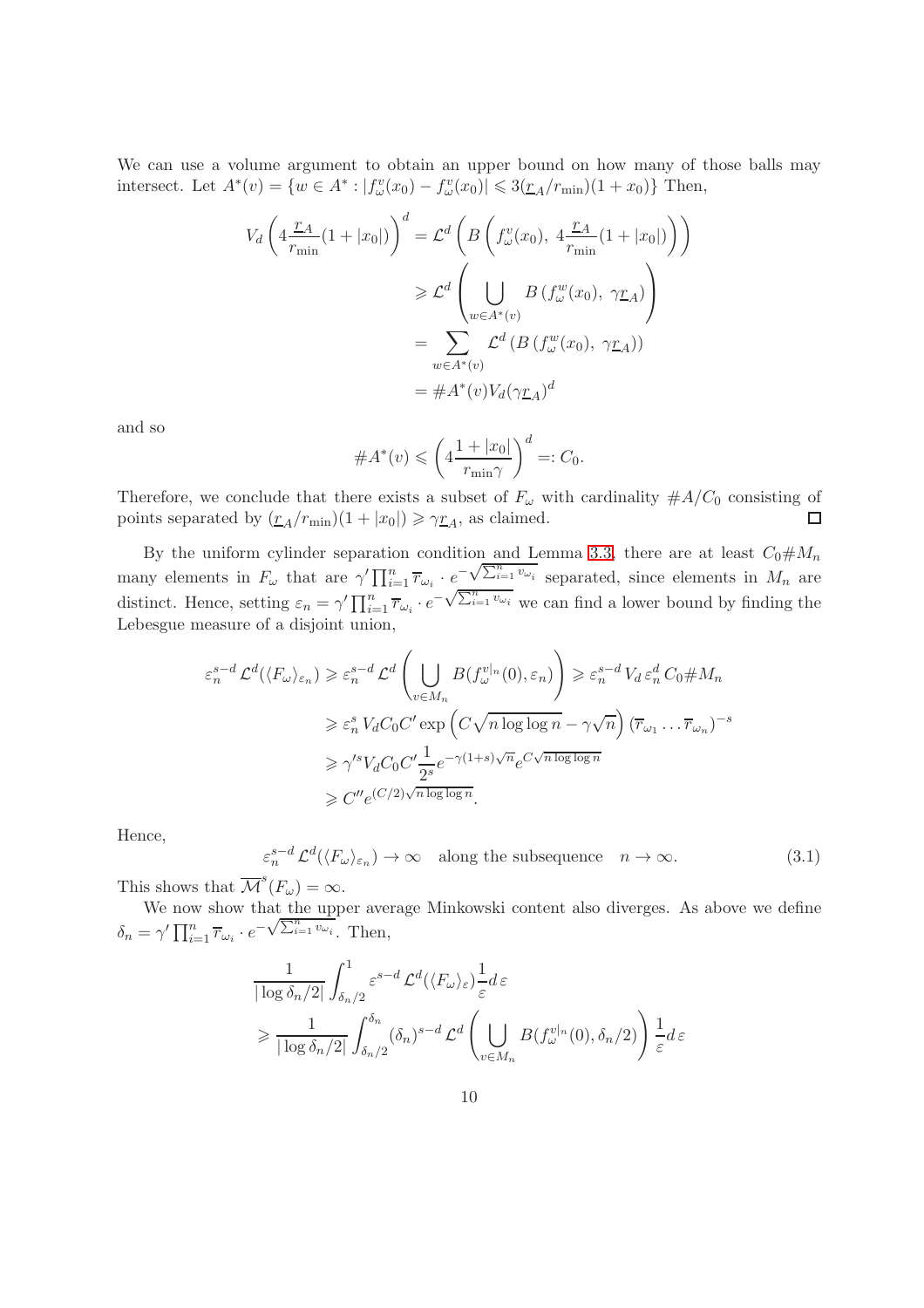$$
\geq \frac{1}{|\log \delta_n/2|} (\delta_n)^{s-d} V_d(\delta_n/2)^d \# M_n \frac{\delta_n - \delta_n/2}{\delta_n}
$$
  
\n
$$
\geq C_1 \frac{1}{n} (\delta_n)^s \# M_n \geq C_2 \frac{1}{n} e^{(C/2)\sqrt{n \log \log n}},
$$

along the same subsequence as [\(3.1\)](#page-9-0). We conclude that  $\overline{\mathfrak{M}}^s(F_\omega) = \infty$ , proving our claim.  $\Box$ 

### 3.2 Proof of Theorem [2.4](#page-4-2)

By assumption there exist  $r_{\lambda}$  such that  $r_{\lambda}^v = r_{\lambda}$  for all  $v \in \Sigma_{\lambda}$ . This greatly simplifies the expression for the number and size of covering sets of the attractor. Indeed, the  $k$  level set  $F_{\omega}^k$  is a cover consisting of exactly  $N_{\omega_1}N_{\omega_2}\ldots N_{\omega_k}$  balls of diameter exactly  $r_{\omega_1}r_{\omega_2}\ldots r_{\omega_k}$ . By Lemma [3.3](#page-8-0) this also means that  $F_{\omega}$  contains at least  $C_0N_{\omega_1}N_{\omega_2}\ldots N_{\omega_k}$  many points separated by  $\gamma' r_{\omega_1} r_{\omega_2} \dots r_{\omega_k}$ . The Hutchinson sum reduces to  $\mathfrak{S}_{\lambda}^s = N_{\lambda}(r_{\lambda})^s$  in the equicontractive setting.

Since the sizes of  $n$  level cylinders are the same, we can get improved approximations for the Lebesgue measure of  $\mathcal{L}^d(\langle F_\omega \rangle_\varepsilon)$ . Fix a realisation  $\omega \in \Omega$  and size  $0 < \varepsilon < 1$ . Set *n* such that  $r_{\omega_1} r_{\omega_2} \dots r_{\omega_n} < \varepsilon \leqslant r_{\omega_1} \dots r_{\omega_{n-1}}.$ 

Recall that by definition

$$
F_{\omega} = \bigcap_{k=1} F_{\omega}^k \subseteq F_{\omega}^m \quad \text{and so} \quad \langle F_{\omega} \rangle_{\varepsilon} \subseteq \langle F_{\omega}^m \rangle_{\varepsilon}
$$

for all  $m \in \mathbb{N}$ . Since  $F_{\omega}^n$  consists of  $N_{\omega_1} \ldots N_{\omega_n}$  (possibly overlapping) images of the unit ball K,

$$
\mathcal{L}^{d}(\langle F_{\omega}\rangle_{\varepsilon}) \leqslant \mathcal{L}^{d}(\langle F_{\omega}^{n}\rangle_{\varepsilon}) \leqslant \mathcal{L}^{d}\left(\bigcup_{i=1}^{N_{\omega_{1}}...N_{\omega_{n}}}B(x_{i},r_{\omega_{1}}...r_{\omega_{n}}+\varepsilon)\right)
$$
\n
$$
= N_{\omega_{1}}...N_{\omega_{n}}\cdot V_{d}\cdot(r_{\omega_{1}}...r_{\omega_{n}}+\varepsilon)^{d}
$$
\n
$$
\leqslant N_{\omega_{1}}...N_{\omega_{n}}\cdot V_{d}\cdot(r_{\omega_{1}}...r_{\omega_{n}}+r_{\omega_{1}}...r_{\omega_{n-1}})^{d}
$$
\n
$$
\leqslant \left(1+\frac{1}{r_{\min}}\right)^{d}V_{d}\cdot\prod_{i=1}^{n}r_{\omega_{i}}^{d}N_{\omega_{i}}.
$$

Conversely  $F_\omega$  contains  $C_0N_{\omega_1}\ldots N_{\omega_k}$  many points that are separated by  $\gamma' r_{\omega_1}\ldots r_{\omega_k}$  for some uniform  $\gamma' \leq 1$ . Hence, for  $\varepsilon \leq \gamma' r_{\omega_1} \dots r_{\omega_k}$ ,

$$
\mathcal{L}^d(\langle F_\omega \rangle_\varepsilon) \geqslant C_0 N_{\omega_1} \dots N_{\omega_k} V_d \varepsilon^d.
$$

In particular, for *n* such that  $r_{\omega_1} \dots r_{\omega_n} < \varepsilon \leq r_{\omega_1} \dots r_{\omega_{n-1}}$ , we let  $k \leq n-2$  be the largest integer such that  $k \leq n - \lceil \log(\gamma') / \log(r_{\text{max}}) \rceil - 1$ . Then,

$$
\frac{r_{\omega_1}\dots r_{\omega_{n-1}}}{r_{\omega_1}\dots r_{\omega_k}}=r_{\omega_{k+1}}\dots r_{\omega_{n-1}}\leq r_{\max}^{n-k-1}\leq \gamma'
$$

and so

$$
\varepsilon \leqslant r_{\omega_1} \dots r_{\omega_{n-1}} \leqslant \gamma' r_{\omega_1} \dots r_{\omega_k}
$$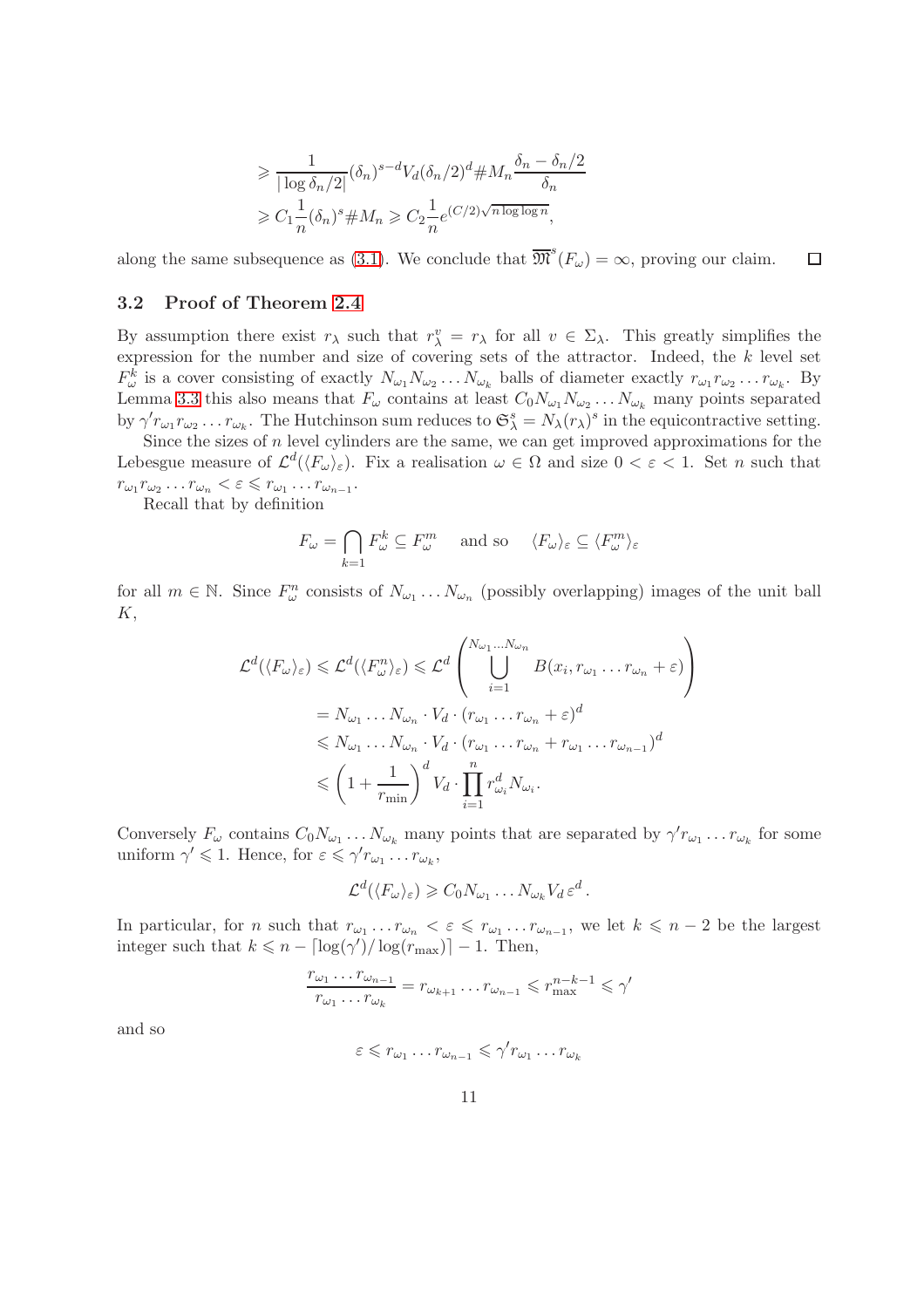as required. This gives

$$
\mathcal{L}^d(\langle F_{\omega}\rangle_{\varepsilon}) \geqslant C_0 N_{\omega_1} \dots N_{\omega_k} V_d \varepsilon^d
$$
  
\n
$$
\geqslant C_0 N_{\omega_1} \dots N_{\omega_k} V_d (r_{\omega_1} \dots r_{\omega_{n-1}})^d
$$
  
\n
$$
\geqslant C_0 V_d (\text{ess sup } N_{\lambda})^{-(n-k-1)} \prod_{i=1}^n r_{\omega_i}^d N_{\omega_i}.
$$

Thus, almost surely, there exists a universal constant  $C_1 > 0$  such that

$$
\frac{1}{C_1} \prod_{i=1}^n r_{\omega_i}^d N_{\omega_i} \leqslant \mathcal{L}^d(\langle F_{\omega} \rangle_{\varepsilon}) \leqslant C_1 \prod_{i=1}^n r_{\omega_i}^d N_{\omega_i} \quad \text{for } n \text{ s.t.} \quad \prod_{i=1}^n r_{\omega_i} < \varepsilon \leqslant \prod_{i=1}^{n-1} r_{\omega_i}.
$$

 $Equivalently<sup>1</sup>$  $Equivalently<sup>1</sup>$  $Equivalently<sup>1</sup>$ ,

$$
\mathcal{L}^d(\langle F_\omega \rangle_\varepsilon) \approx \prod_{i=1}^n r_{\omega_i}^d N_{\omega_i} = \exp \sum_{i=1}^n \log \mathfrak{S}_{\omega_i}^s \quad \text{for } n \text{ s.t. } \varepsilon \approx \prod_{i=1}^n r_{\omega_i}.
$$

Again, let  $s > 0$  be the unique exponent such that  $\mathbb{E}_{\mathbb{P}_1}(\log \mathfrak{S}_{\lambda}^s) = 0$  and recall that the RIFS is not almost deterministic. In particular this means that  $v = \text{Var}(\log \mathfrak{S}_{\lambda}^s) > 0$ . Hence  $\sum_{i=1}^n \log \mathfrak{S}_{\omega_1}^s$ is a symmetric random walk. It immediately follows that

$$
-\infty = \liminf_{n \to \infty} \sum_{i=1}^n \log \mathfrak{S}_{\omega_i}^s < \limsup_{n \to \infty} \sum_{i=1}^n \log \mathfrak{S}_{\omega_i}^s = \infty.
$$

and so

$$
\overline{\mathcal{M}}^s = \limsup_{\varepsilon \to 0} \varepsilon^{s-d} \mathcal{L}^d(\langle F_\omega \rangle_\varepsilon) = \infty \quad \text{and} \quad \underline{\mathcal{M}}^s = \liminf_{\varepsilon \to 0} \varepsilon^{s-d} \mathcal{L}^d(\langle F_\omega \rangle_\varepsilon) = 0,
$$

proving the first conclusion.

To show that the lower average Minkowski content also diverges to infinity we establish that the average Minkowski content behaves like the arithmetic average of the content at geometric scales. Let  $\delta > 0$  be given and set k such that  $\prod_{i=1}^{k} r_{\omega_i} \approx \delta$ . Then,

$$
\frac{1}{|\log \delta|} \int_{\delta}^{1} \varepsilon^{s-d} \mathcal{L}^{d}(\langle F_{\omega} \rangle_{\varepsilon}) \frac{1}{\varepsilon} d\varepsilon = \frac{1}{|\log \delta|} \sum_{n=1}^{k} \int_{\prod_{i=1}^{n} r_{\omega_{i}}}^{\prod_{i=1}^{n} r_{\omega_{i}}} \varepsilon^{s-d} \mathcal{L}^{d}(\langle F_{\omega} \rangle_{\varepsilon}) \frac{1}{\varepsilon} d\varepsilon
$$

$$
\approx \frac{-1}{\log \prod_{i=1}^{k} r_{\omega_{i}}} \sum_{n=1}^{k} \exp\left(\sum_{i=1}^{n} \log \mathfrak{S}_{\omega_{i}}^{s}\right),
$$

where the last line follows as  $\varepsilon \approx \prod_{i=1}^n r_{\omega_i} \approx \prod_{i=1}^n r_{\omega_i} - \prod_{i=1}^{n-1} r_{\omega_i}$ .

<span id="page-11-0"></span><sup>&</sup>lt;sup>1</sup>We write  $a(x) \approx b(x)$  if there exists a constant  $C > 0$  independent of x, and the realisation such that  $0 < 1/C < a(x)/b(x) < C < \infty$  for all x.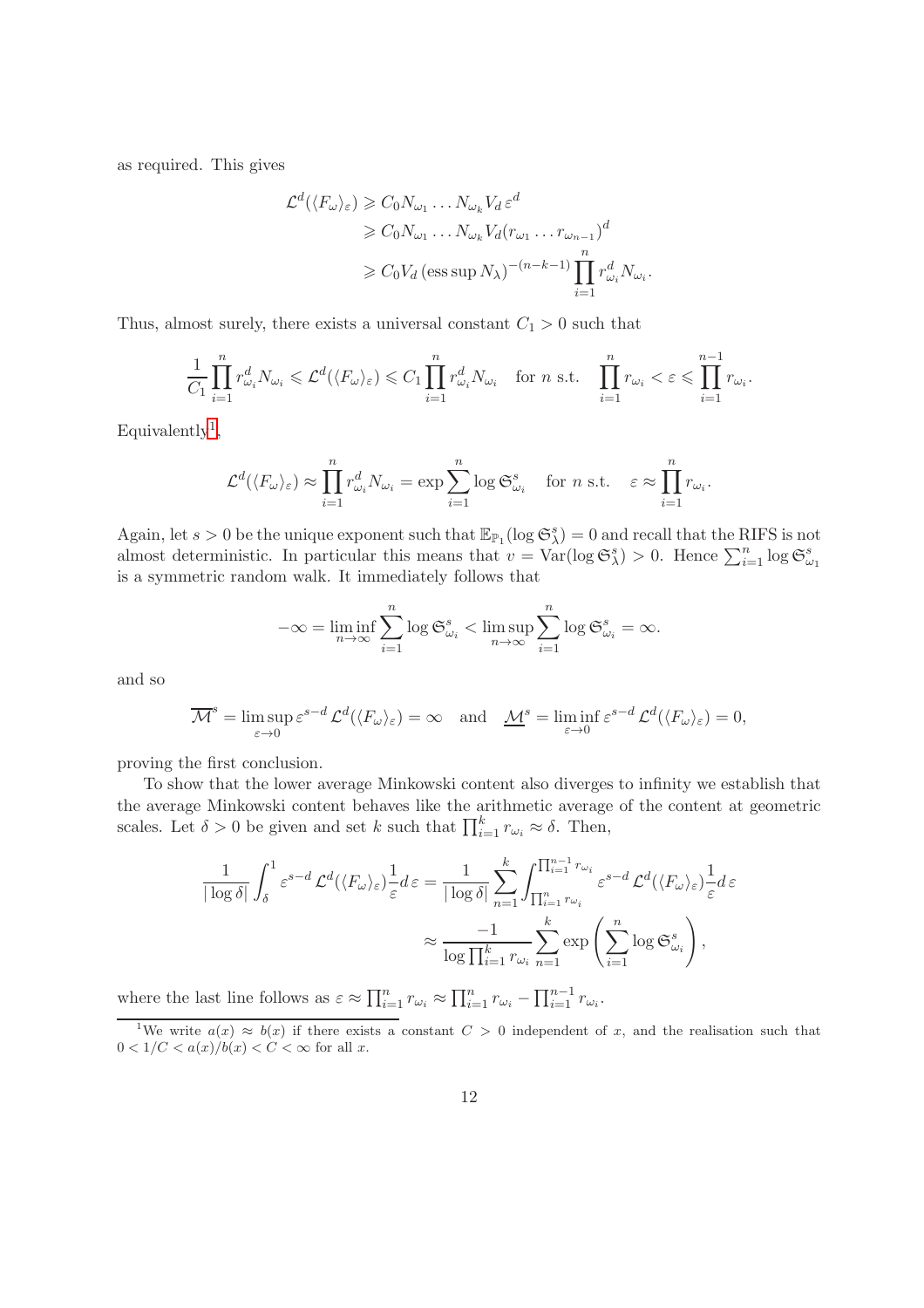We can further bound the integral by noting that  $r_{\min} \leq r_{\min} \leq r_{\max}$  and we have

<span id="page-12-0"></span>
$$
\frac{1}{|\log \delta|} \int_{\delta}^{1} \varepsilon^{s-d} \mathcal{L}^{d}(\langle F_{\omega} \rangle_{\varepsilon}) \frac{1}{\varepsilon} d\varepsilon \approx \frac{1}{k} \sum_{n=1}^{k} \exp\left(\sum_{i=1}^{n} \log \mathfrak{S}_{\omega_{i}}^{s}\right).
$$
 (3.2)

This shows again that the upper limit is infinite, since by the central limit theorem, there exist infinitely many k such that  $\sum_{i=1}^{k} \log \mathfrak{S}_{\omega_i}^s > \sqrt{k}$ .

To show that the lower limit is also infinite requires a little more effort and we need the following lemma on random walks.

<span id="page-12-1"></span>**Lemma 3.4.** Let  $0 < t < \frac{1}{2}$ . Write  $W(n) = \sum_{i=1}^{n} X_i$  for a random walk with i.i.d. increments. Assume that  $\mathbb{E}(X_i) = 0$  and  $0 < \text{Var}(X_i) < \infty$ . Let  $h(n)$  be an increasing function such that

$$
p(n) = \frac{h(n)^{t} + C\sqrt{n \log \log n}}{\sqrt{\text{Var}(X)(h(n) - n)}}
$$

is summable in n for all  $C > 0$ . Then, almost surely, there are only finitely many  $n \in \mathbb{N}$  such that  $W(k) < k^t$  for all  $k \in [n, h(n)]$ .

A suitable such function would be any fast growing function such as  $h(n) = e^n$ .

*Proof.* We estimate  $\mathbb{P}(W(k) < g(k) : \forall k \in [n, h(n)]$ . By the law of the iterated logarithm, for almost every realisation there exists a  $C > 0$  such that  $W(k) > -C\sqrt{k \log \log k}$  for all k. Hence,

$$
\mathbb{P}(W(k) \leq g(k) : \forall k \in [n, h(n)])
$$
  
\n
$$
\leq \mathbb{P}(W(k) \leq g(h(n)) : \forall k \in [n, h(n)])
$$
  
\n
$$
\leq \mathbb{P}(W(k) \leq g(h(n)) + C\sqrt{n \log \log n} : \forall k \in [1, h(n) - n])
$$
  
\n
$$
= 1 - \mathbb{P}\left(\sup_{k \in [1, h(n) - n]} W(k) > g(h(n)) + C\sqrt{n \log \log n}\right),
$$

and using the reflection principle,

$$
= 1 - 2 \mathbb{P}(W(h(n) - n) > g(h(n)) + C\sqrt{n \log \log n})
$$
  
\n
$$
= 1 - 2 \mathbb{P}\left(\frac{W(h(n) - n)}{\sqrt{\text{Var}(X)(h(n) - n)}} > \frac{g(h(n)) + C\sqrt{n \log \log n}}{\sqrt{\text{Var}(X)(h(n) - n)}}\right)
$$
  
\n
$$
\to 1 - \frac{2}{\sqrt{2\pi}} \int_{p(n)}^{\infty} e^{-x^2/2} dx
$$
  
\n
$$
= \frac{1}{\sqrt{2\pi}} \int_{-p(n)}^{p(n)} e^{-x^2/2} dx \le \frac{2}{\sqrt{2\pi}} p(n),
$$

where we have used the central limit theorem in the penultimate line. Since this is summable in n our claim follows from the Borel-Cantelli lemma.  $\Box$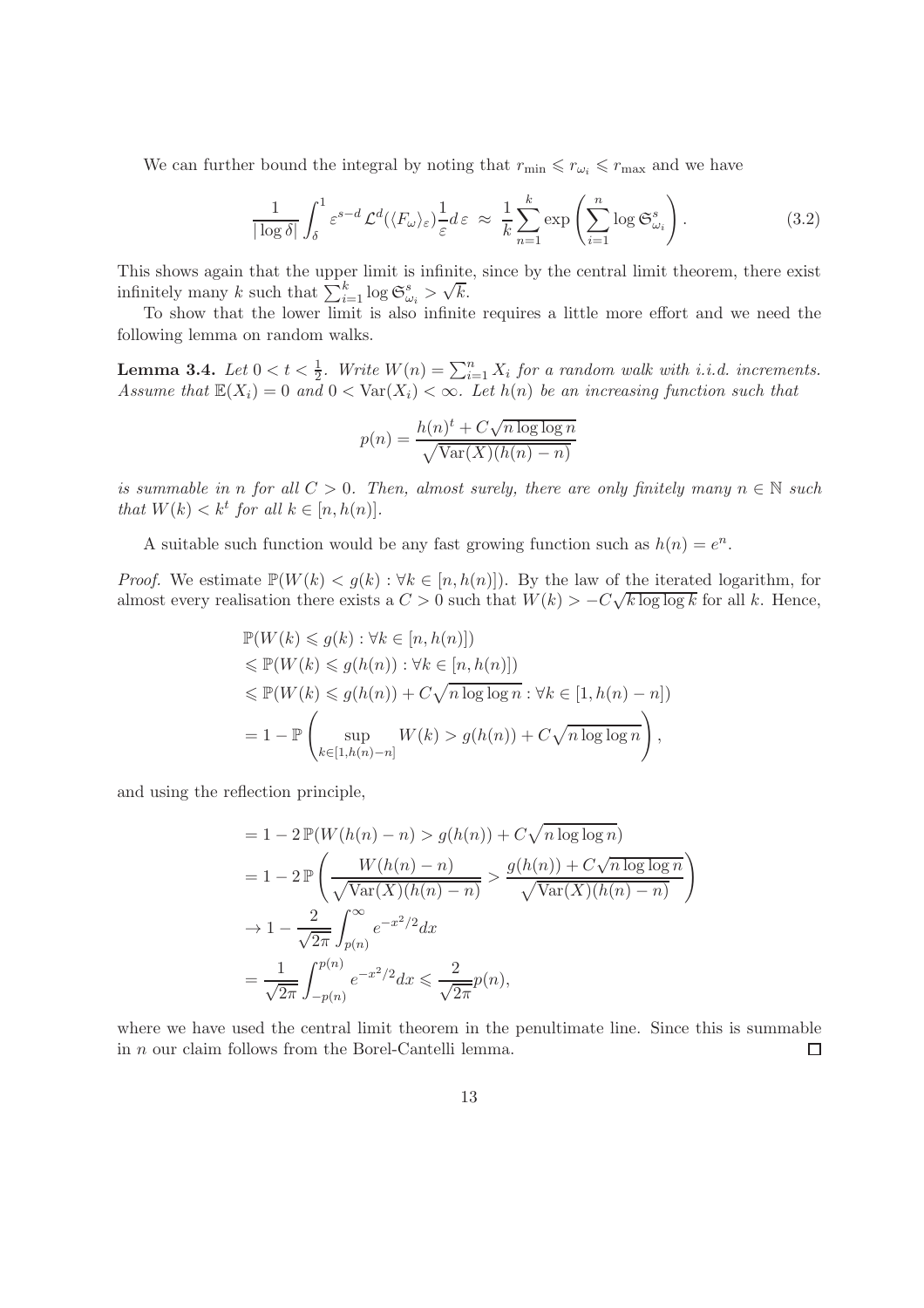We now show that the right hand side of [\(3.2\)](#page-12-0) diverges to infinity. Fix a generic  $\omega \in \Omega$  and let  $t < 1/2$ . Set  $h(n) = \lceil n^{\tau} \rceil$ , where  $\tau$  is large enough such that  $(t - 1/2)\tau < -1$ . We obtain

$$
p(n) = \frac{\lceil n^{\tau} \rceil^{t} + C\sqrt{n \log \log n}}{\sqrt{\text{Var}(X)} (\lceil n^{\tau} \rceil - n)^{1/2}} \lesssim n^{(t-1/2)\tau}
$$

which is summable. We can thus apply Lemma [3.4](#page-12-1) and see that there exists  $n_1 \gg 1$  large enough such that for all  $n \geq n_1$ ,

$$
\sum_{i=1}^{k} \log \mathfrak{S}_{\omega_i}^s \geq k^t \geq n^t
$$

for some  $k \in [n, h(n)]$ . We iteratively define  $n_m = h(n_{m-1}) + 1$  to get a partition of the number line into sets  $\{[n_m, n_{m+1} - 1]\}_{m \in \mathbb{N}}$ , assuming  $n_1$  is sufficiently large for  $n_{m+1} - n_m > 1$ . Given  $k > n_1$ , let p be the least integer such that  $n_p > k$ . We can bound [\(3.2\)](#page-12-0) by

$$
\frac{1}{k} \sum_{j=1}^{k} \exp\left(\sum_{i=1}^{j} \log \mathfrak{S}_{\omega_{i}}^{s}\right) \geq \frac{1}{n_{p}} \sum_{j=1}^{n_{p-1}} \exp\left(\sum_{i=1}^{j} \log \mathfrak{S}_{\omega_{i}}^{s}\right)
$$

$$
\geq \frac{1}{n_{p}} \left(\sum_{l=1}^{p-2} \sum_{j=n_{l}}^{n_{l+1}-1} \exp\left[\sum_{i=1}^{j} \log \mathfrak{S}_{\omega_{i}}^{s}\right]\right)
$$

$$
\geq \frac{1}{n_{p}} \sum_{l=1}^{p-2} e^{(n_{l})^{t}} \geq \frac{e^{(n_{p-2})^{t}}}{n_{p}} = \frac{e^{(n_{p-2})^{t}}}{h(h(n_{p-2}+1)+1)}
$$

$$
\geq C \frac{e^{(n_{p-2})^{t}}}{(n_{p-2})^{\tau}} \to \infty \quad \text{as} \quad k \to \infty.
$$

But then, using [\(3.2\)](#page-12-0),

$$
\underline{\mathfrak{M}}^s(F_\omega) = \liminf_{\delta \to 0} \frac{1}{|\log \delta|} \int_{\delta}^1 \varepsilon^{s-d} \mathcal{L}^d(\langle F_\omega \rangle_\varepsilon) \frac{1}{\varepsilon} d\varepsilon = \infty,
$$

 $\Box$ 

showing that  $\mathfrak{M}^s(F_\omega) = \infty$  almost surely.

#### Acknowledgements

The author is grateful to Martina Zähle for bringing the question to the author's attention. The author also thanks Martina Zähle for comments on an earlier version of this manuscript.

### <span id="page-13-0"></span>References

[1] M. Barnsley, J. Hutchinson, Ö. Stenflo. *V*-variable fractals: dimension results, *Forum Math.*, 24, (2012), 445–470.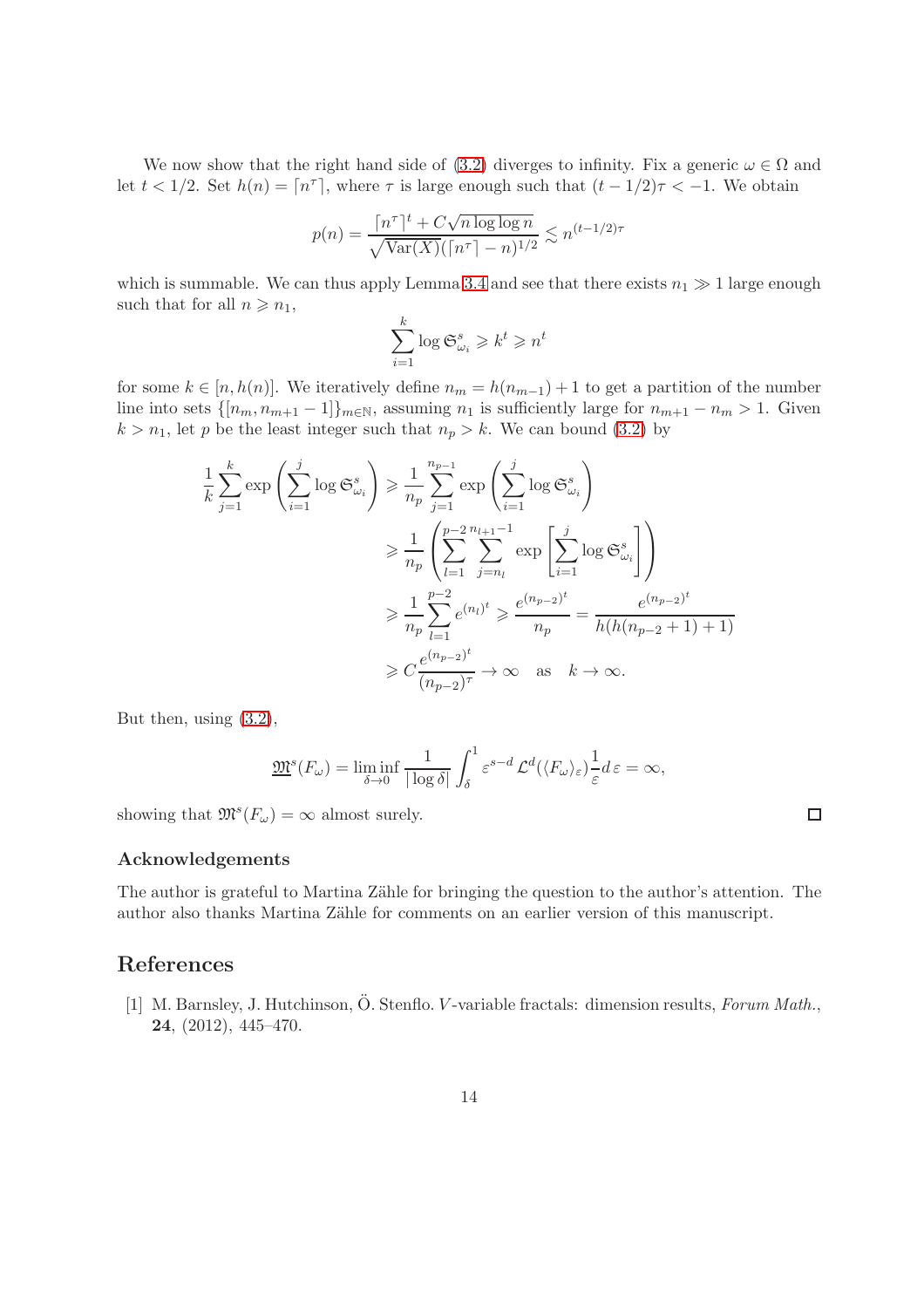- <span id="page-14-16"></span><span id="page-14-6"></span>[2] H. Bauer. Probability theory, de Gruyter Studies in Mathematics, 23, de Gruyter, Berlin, 1996.
- <span id="page-14-3"></span>[3] K. Falconer Random fractals. Math. Proc. Camb. Phil. Soc., 100, (1986), 559–582.
- <span id="page-14-1"></span>[4] K. Falconer. On the Minkowski measurability of fractals. Proc. Amer. Math. Soc., 123, (1995), 1115–1124.
- <span id="page-14-2"></span>[5] K. Falconer. Techniques in Fractal Geometry. John Wiley Sons: Chichester, UK, 1997.
- <span id="page-14-4"></span>[6] K. Falconer. Fractal Geometry. 3rd ed., John Wiley & Sons, (2014).
- [7] D. Gatzouras. Lacunarity of self-similar and stochastically self-similar sets. Trans. Am. Math. Soc., 352, (2000), 1953–1983.
- <span id="page-14-9"></span><span id="page-14-7"></span>[8] S. Graf. Statistically self-similar fractals. Probab. Theory Related Fields, 74, (1987), 357– 392.
- <span id="page-14-15"></span>[9] S. Graf, R. D. Mauldin, and S. C. Williams. The exact Hausdorff dimension of random recursive constructions. Memoirs of the American Mathematical Society, 71, 1988.
- [10] E. Järvenpää, M. Järvenpää, M. Wu, and W. Wu. Random affine code tree fractals: Hausdorff and affinity dimensions and pressure. Math. Proc. Camb. Phil. Soc., 162(2), (2017), 367–382.
- <span id="page-14-0"></span>[11] M. Lapidus, G. Radunović, and Zubrinić. *Fractal Zeta Functions and Fractal Drums*. Higher-Dimensional Theory of Complex Dimensions; Springer International Publishing: Basel, Switzerland, 2016.
- <span id="page-14-10"></span>[12] B. Hambly. Brownian motion on a homogeneous random fractal. Probab. Theory Related Fields, 94, (1992), 1–38.
- <span id="page-14-8"></span>[13] R. D. Mauldin, S. C. Williams. Random recursive constructions: asymptotic geometric and topological properties. Trans. Am. Math. Soc.,  $295$ ,  $(1986)$ ,  $325-346$ .
- <span id="page-14-14"></span>[14] J. Rataj, S. Winter, and M. Zähle. Mean Lipschitz-Killing curvatures for homogeneous random fractals. preprint, [arXiv:2107.14431,](http://arxiv.org/abs/2107.14431) (2021).
- <span id="page-14-11"></span>[15] M. Roy, M. Urbanski. Random graph directed Markov systems. Discrete Contin. Dyn. Syst., 30, (2011), 261–298.
- <span id="page-14-12"></span>[16] S. Troscheit. On the dimension of attractors of random self-similar graph directed iterated function systems. J. Fractal Geom., 4, (2017), 257–303.
- <span id="page-14-13"></span><span id="page-14-5"></span>[17] S. Troscheit. Exact Hausdorff and packing measures for random self-similar code-trees with necks. Studia Math., 257(3), (2021), 253–285.
- [18] S. Winter. Curvature measures and fractals. Diss. Math., 453, (2008), 1–66.